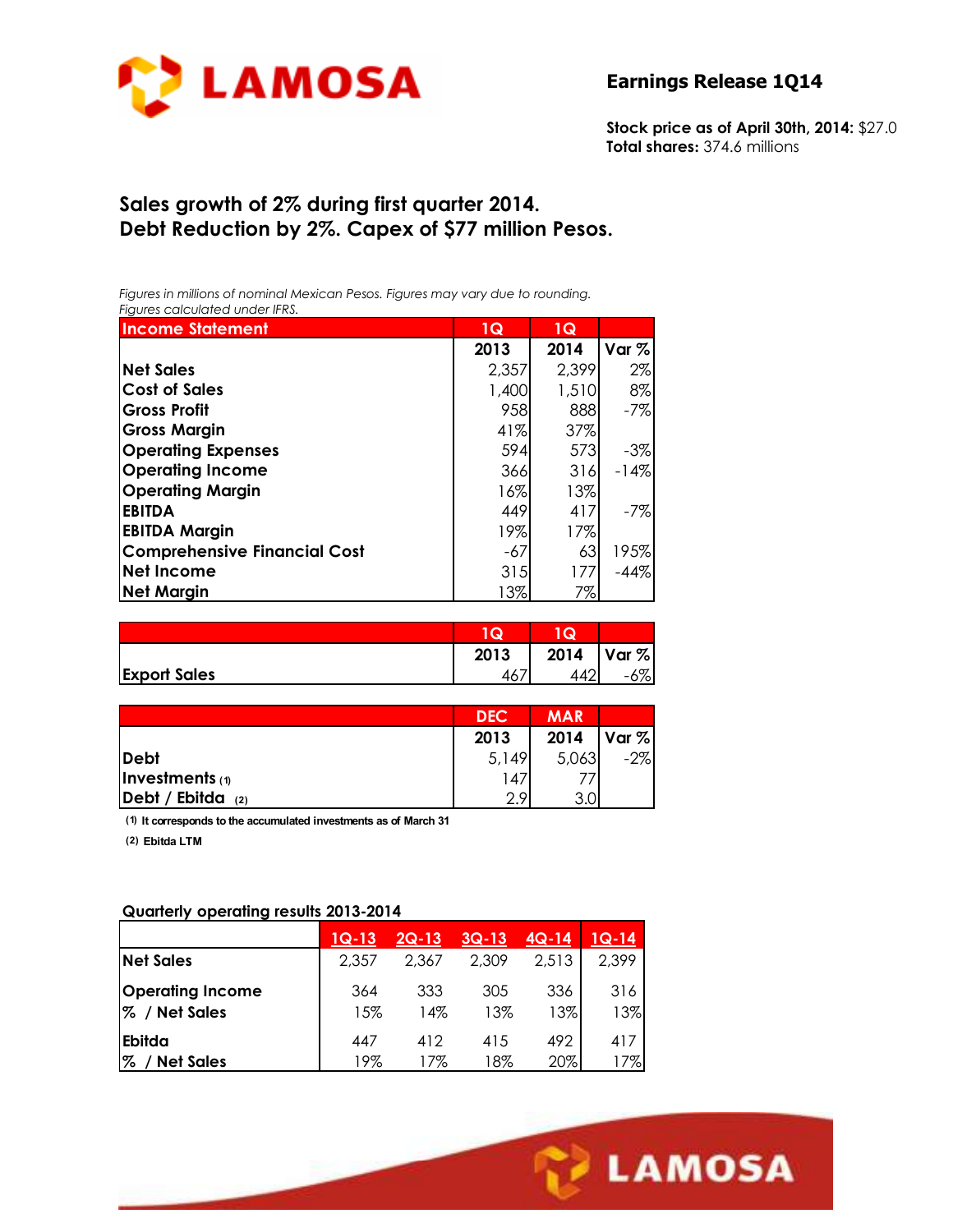

**San Pedro Garza García, Nuevo Leon, Mexico, April 30th, 2014.** Grupo Lamosa, announces its results related to the first quarter of 2014.

#### *Figures in million of Mexican Pesos. Figures may vary due to rounding.*

#### **SALES**

Grupo Lamosa ended up the first quarter of 2014 with sales of \$2,399 million Pesos, an increase of 2% when compared to the sales posted in the first quarter of 2013. This result was achieved despite the weak activity of the Mexican economy and the unfavorable impact on consumption by the beginning of the tax reform.



### **EXPORT SALES**

Export sales recorded during the first three months of the year totaled \$442 million Pesos, a decrease of 6% when compared to the export sales of \$467 million Pesos related to the first quarter of 2013.



Ī

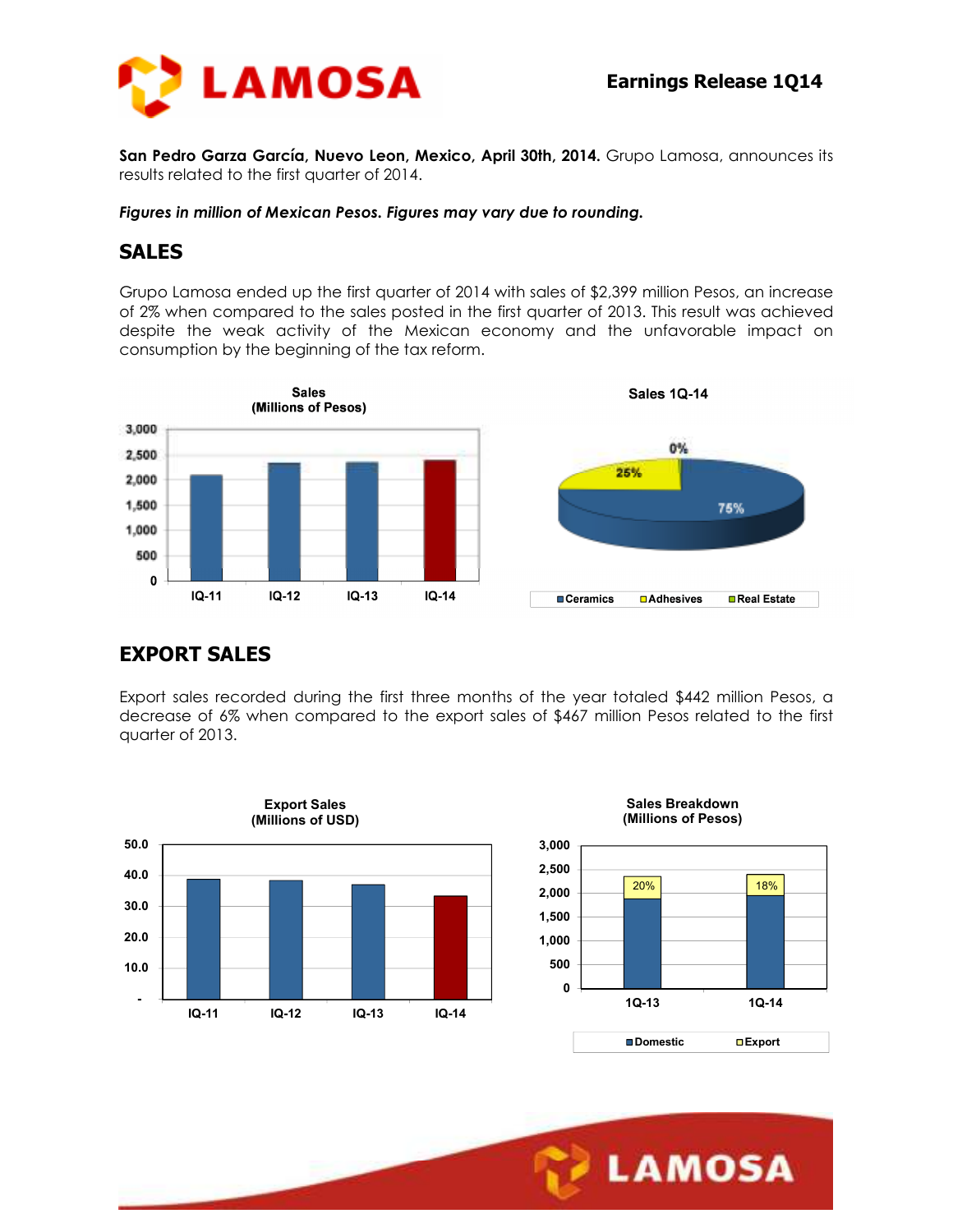

# **PERFORMANCE PER BUSINESS SEGMENT**

|                           | <b>Ceramics</b> |         |        | <b>Adhesives</b> |         |        | <b>Real Estate</b> |         |     | <b>Total</b> |         |            |
|---------------------------|-----------------|---------|--------|------------------|---------|--------|--------------------|---------|-----|--------------|---------|------------|
|                           | $1Q-13$         | $1Q-14$ | Var    | $1Q-13$          | $1Q-14$ | Var    | $1Q-13$            | $1Q-14$ | Var | $1Q-13$      | $1Q-14$ | <u>Var</u> |
| <b>Total Sales</b>        | 1.793           | 1.789   |        | 561              | 610     |        |                    |         |     | 2,635        | 2,932   |            |
| <b>Intersegment Sales</b> |                 | 0       |        | -1               | -1      |        |                    | u       |     | $-278$       | $-533$  |            |
| <b>Net Sales</b>          | 1.793           | .789    | 0%     | 560              | 610     | 9%     | 4                  | 0       |     | 2.357        | 2.398   | 2%         |
| <b>EBIT</b>               | 242             | 170     | $-30%$ | 125              | 141     | 13%    | $-2$               | $-2$    |     | 365          | 315     | $-14%$     |
| Dep., Amort. & Others     | 64              | 77      | 20%    | 12               |         | $-46%$ |                    | 0       |     | 83           | 101     | 21%        |
| <b>EBITDA</b>             | 307             | 248     | $-19%$ | 137              | 148     | 8%     | -2                 | $-2$    |     | 449          | 417     | $-7%$      |
| ا%                        | 17%             | 14%     |        | 24%              | 24%     |        |                    |         |     | 19%          | 17%     |            |

### **CERAMIC DIVISION**

During the first quarter of 2014, the ceramics division´s sales accounted for 75% of total sales, totaling \$1,789 million Pesos, similar figure than the one posted during the same quarter of 2013.

# **ADHESIVES DIVISION**

Sales corresponding to the adhesives division rose up to \$610 million Pesos at the end of first quarter, representing 25% of the consolidated sales and showing an increase of 9% when compared to the sales recorded during the first quarter of 2013.

### **OPERATING INCOME**

Despite the growth in revenues, coupled with the reduction in the operating expenses, the extraordinary growth of 45% in the natural gas, as a result of the unusually cold winter in the United States, negatively affected in \$62 million Pesos the results of the company. The operating income for the first quarter totaled \$316 million of Pesos, a reduction of 14% in relation to the operating income of \$366 million Pesos posted in the first quarter of 2013. Excluding the impact of the unusual natural gas rise, the operating income would increase 3%.

EBITDA recorded during the first quarter of 2014 totaled \$417 million Pesos, a 7% decrease when compared to the \$449 million Pesos showed during the same period of 2013. Excluding the impact of the natural gas increase mentioned before, the EBITDA would increase a 7%.

Ī





**LAMOSA** 

Ebitda 1Q-14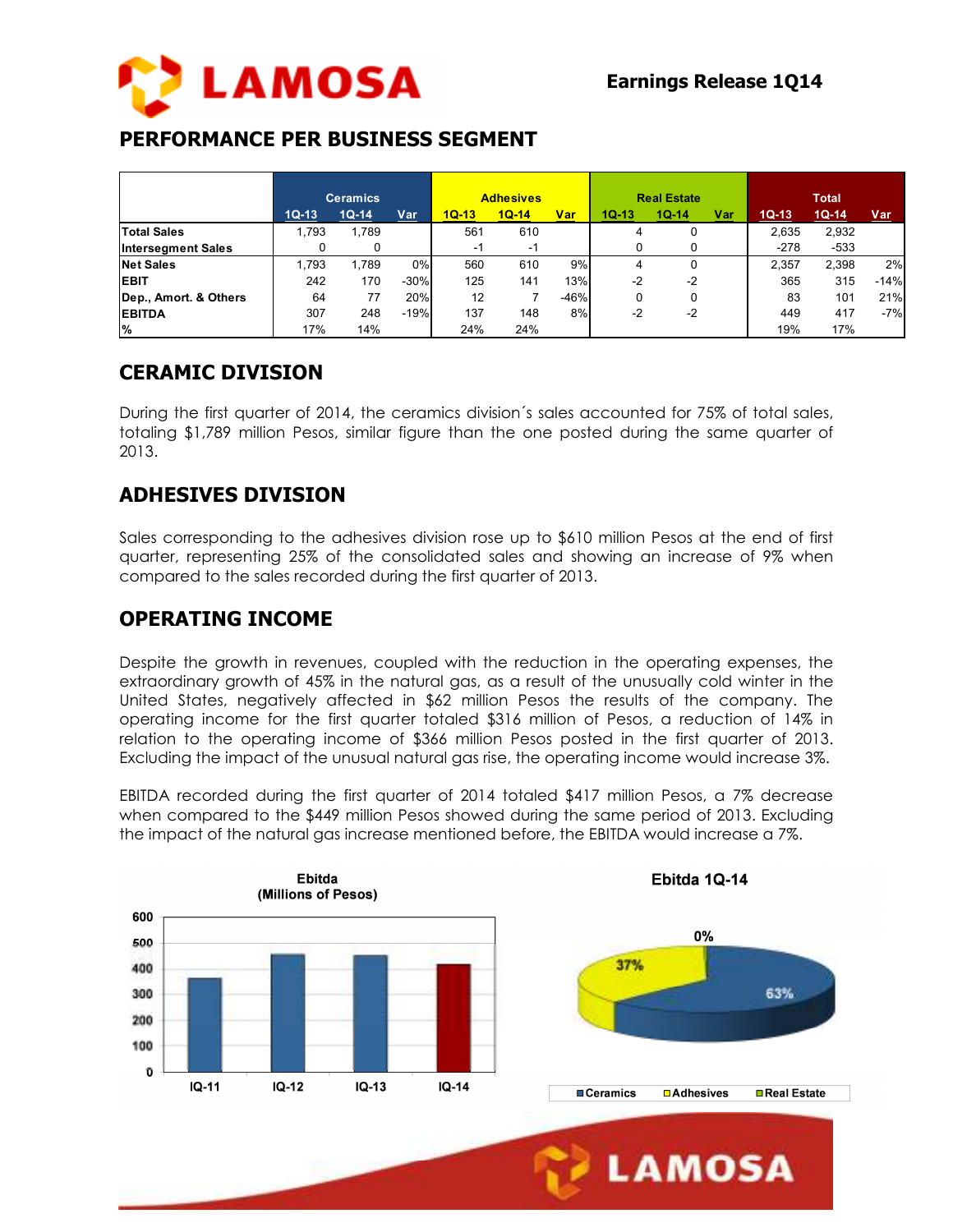

### **FINANCIAL PERFORMANCE**

Grupo Lamosa continued during the first months of the year with its cash flow generation, meeting its operational and financial obligations. Investments were made for the amount of \$77 million Pesos, primarily intended for the maintenance and upgrading of the production facilities, as well as for projects related to information technology.

At the end of the first quarter of 2014, the company interest-bearing debt was \$5,063 million Pesos, showing a decrease of 2% in comparison to the debt recorded at the end of 2013. Because the lower level of debt, at the end of the first quarter the financial expenses were \$68 million Pesos, showing a reduction of 22% when compared to the \$87 million of Pesos posted in the same period of 2013.



### **NET INCOME**

Despite the lower financial cost, the foreign exchange gain of \$4 million Pesos showed during the first quarter of 2014, was significantly lower than the gain of \$149 million Pesos reported during the same period of 2013. The latter resulted in a comprehensive financial cost of \$63 million Pesos during the first quarter of the year, while during the first quarter of 2013 a comprehensive financial income of \$67 million Pesos was reported.

The lower operating results and the increase in the comprehensive financial cost, impacted the net income during the first quarter, reaching \$177 million Pesos, a decrease of 44% when compared to the income of \$315 million Pesos obtained in the first quarter of 2013.